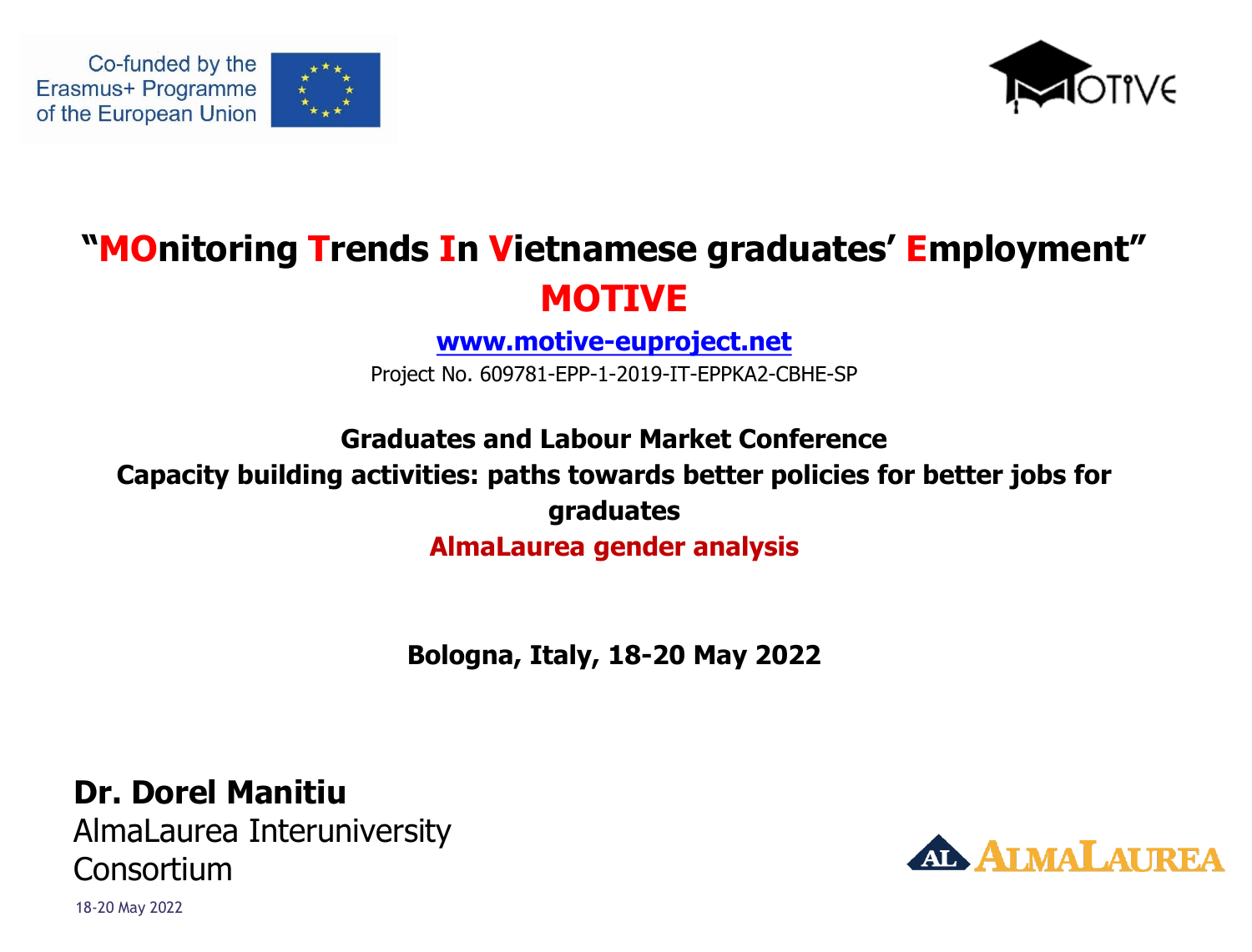

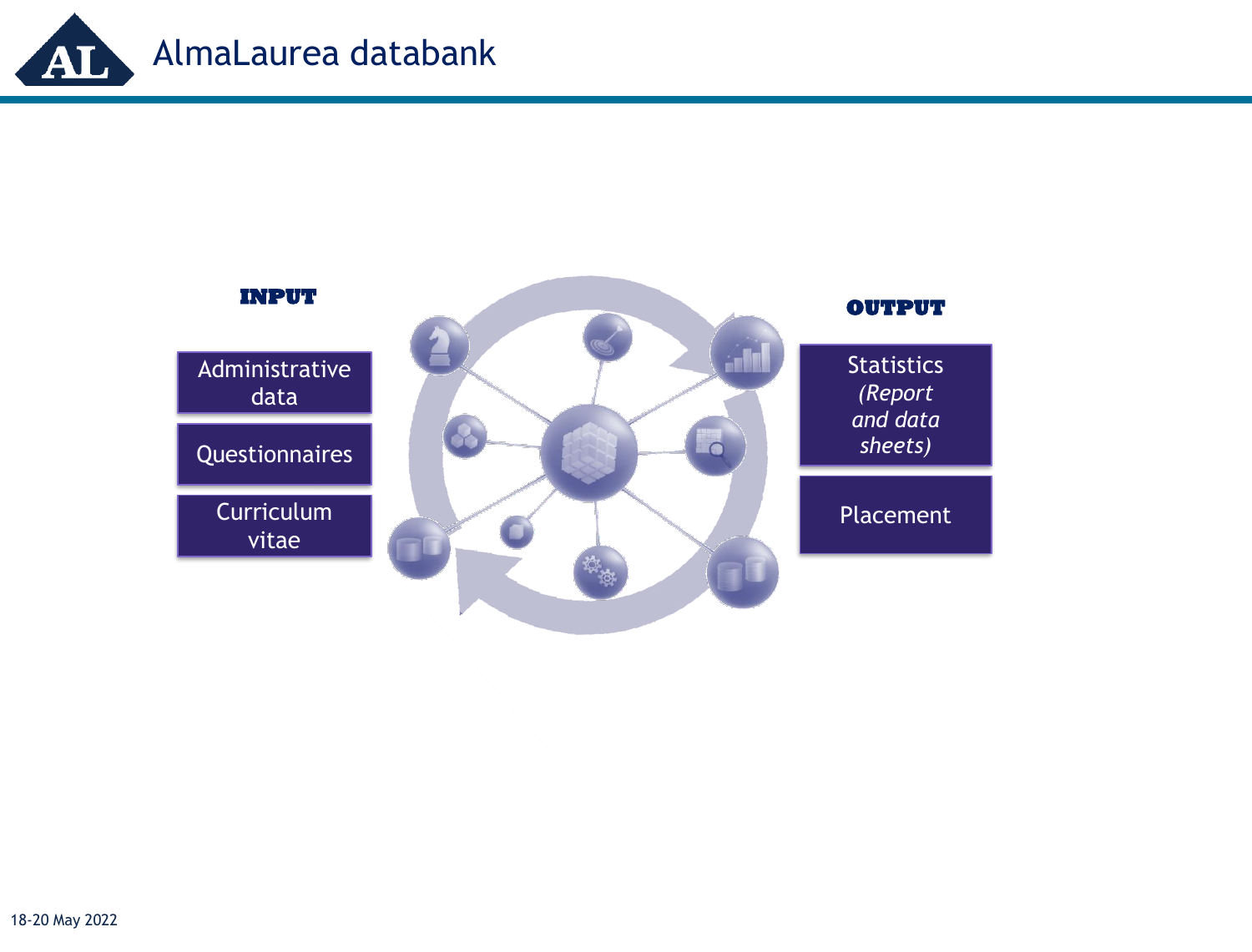#### Number of graduates and universities/graduation year 1998-2020 (absolute value)

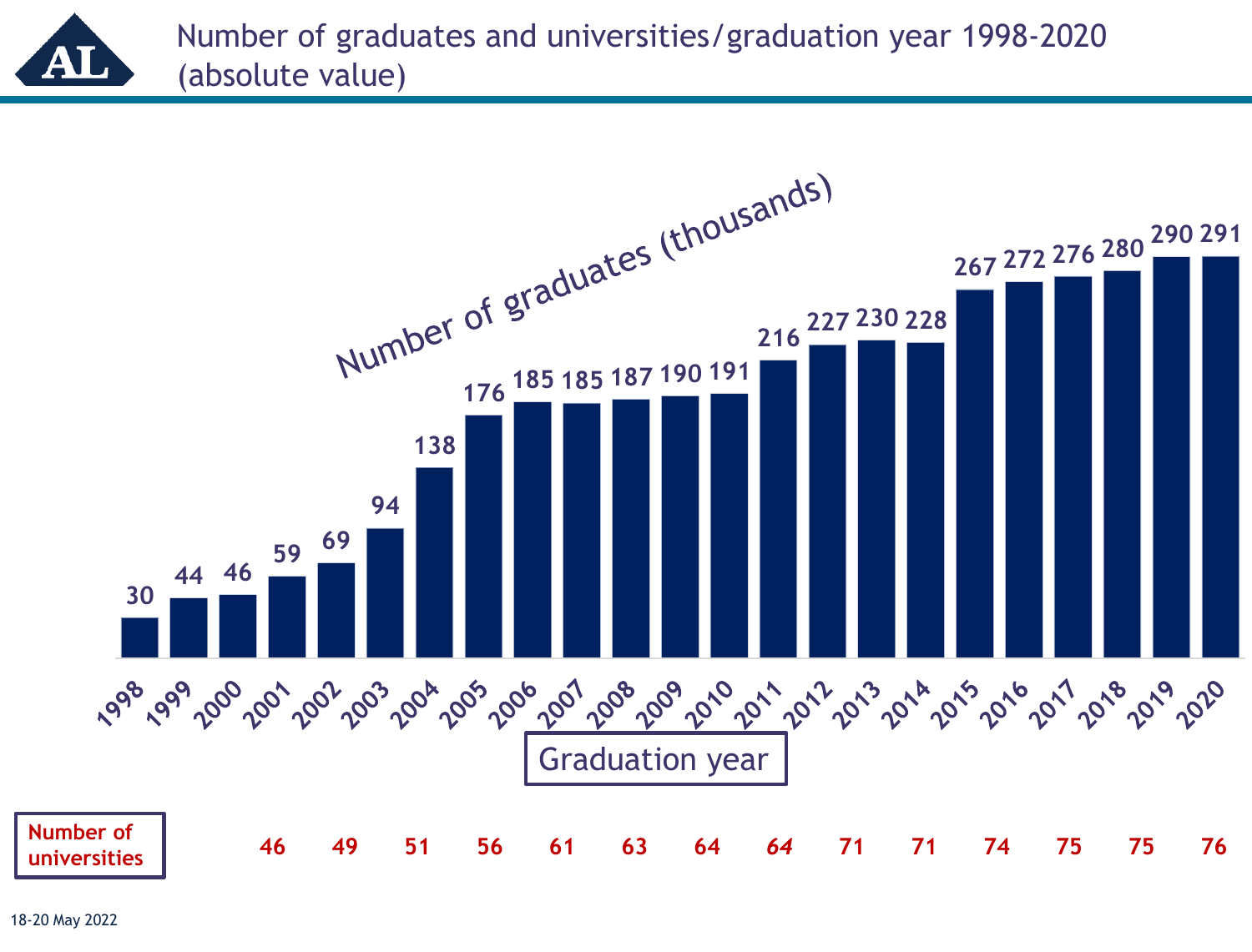High school diploma, University graduates, PhD (25–34 years old)



**Graduation year**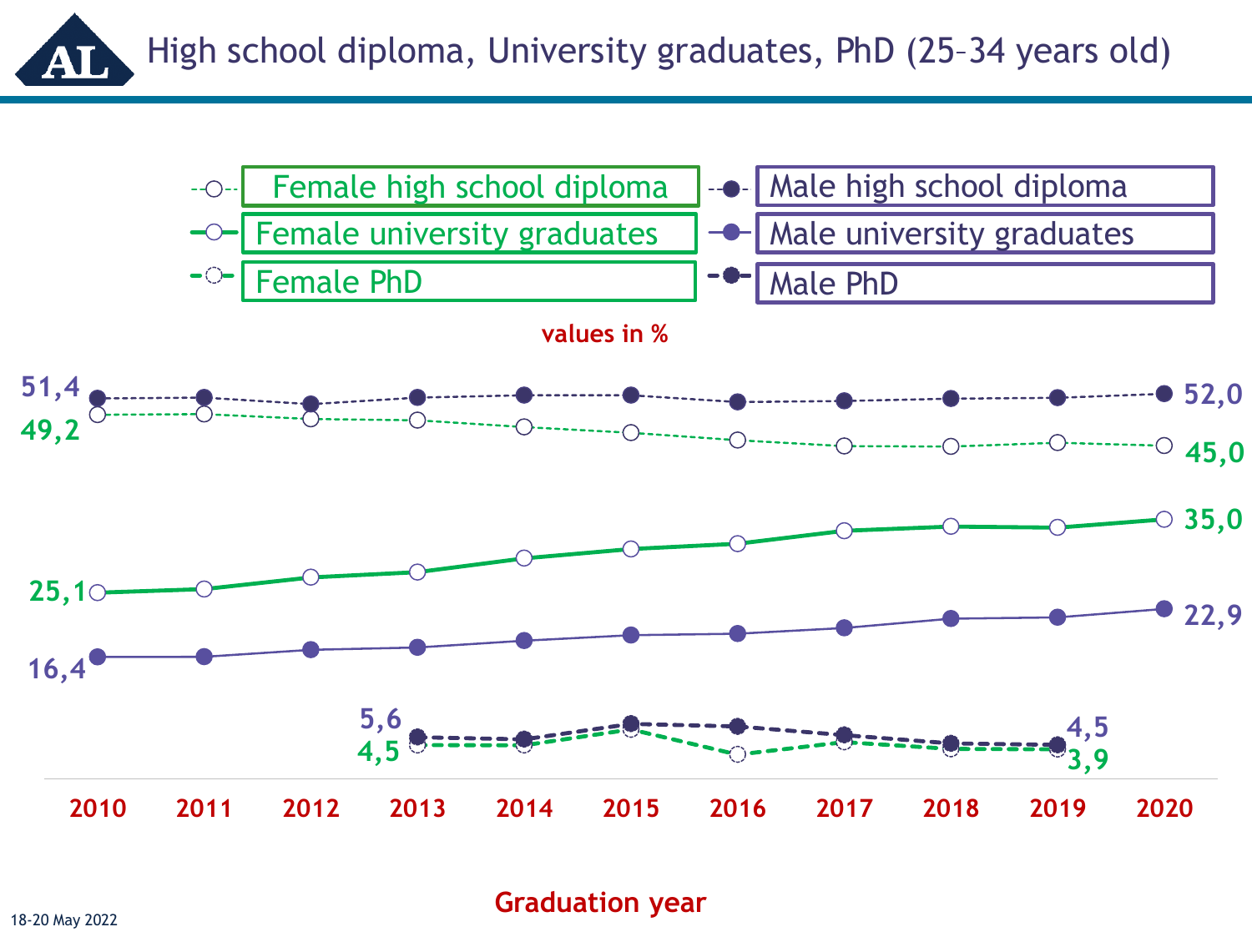Parents education background and social class (2020 graduates)



AI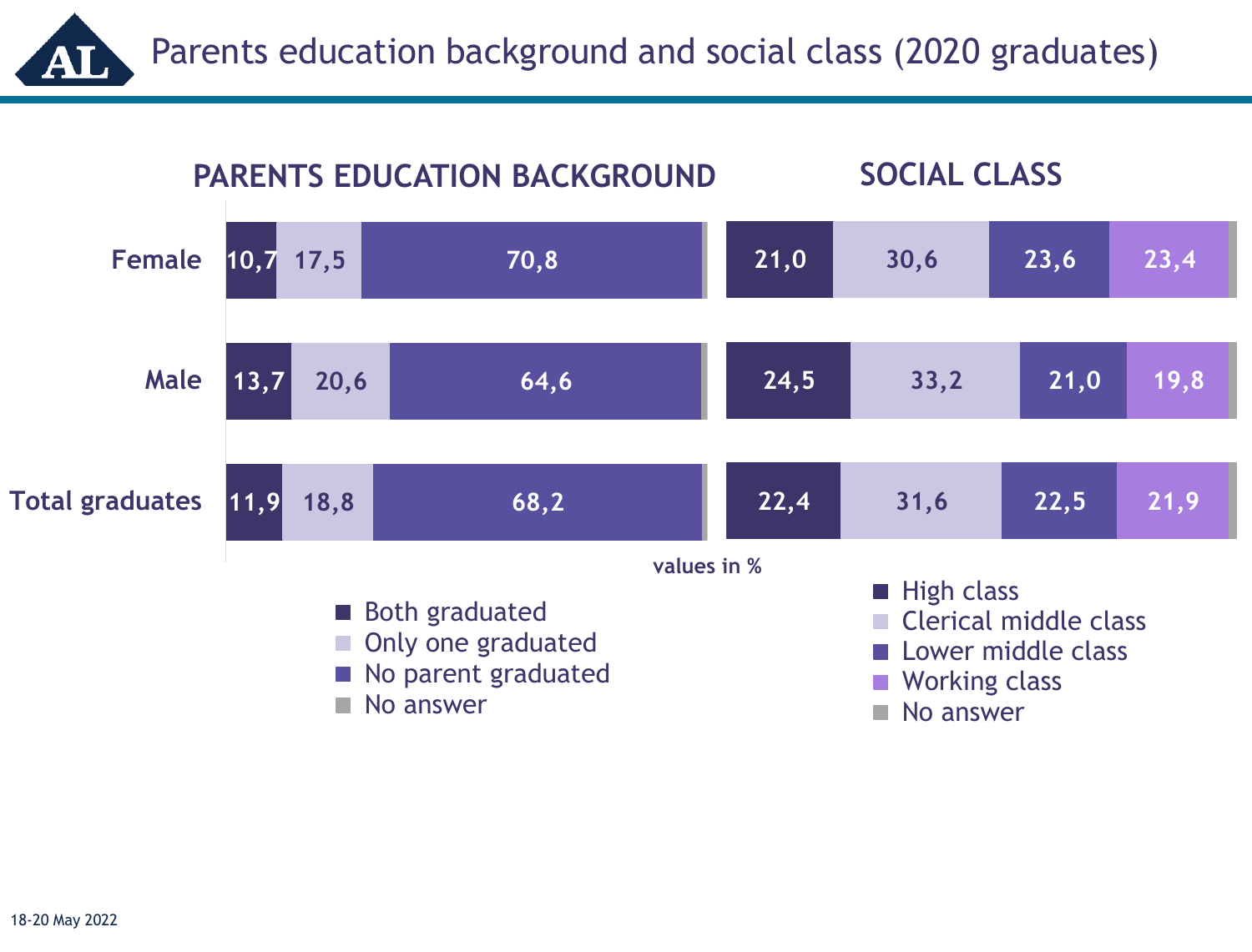High school diploma type (2020 graduates) AI

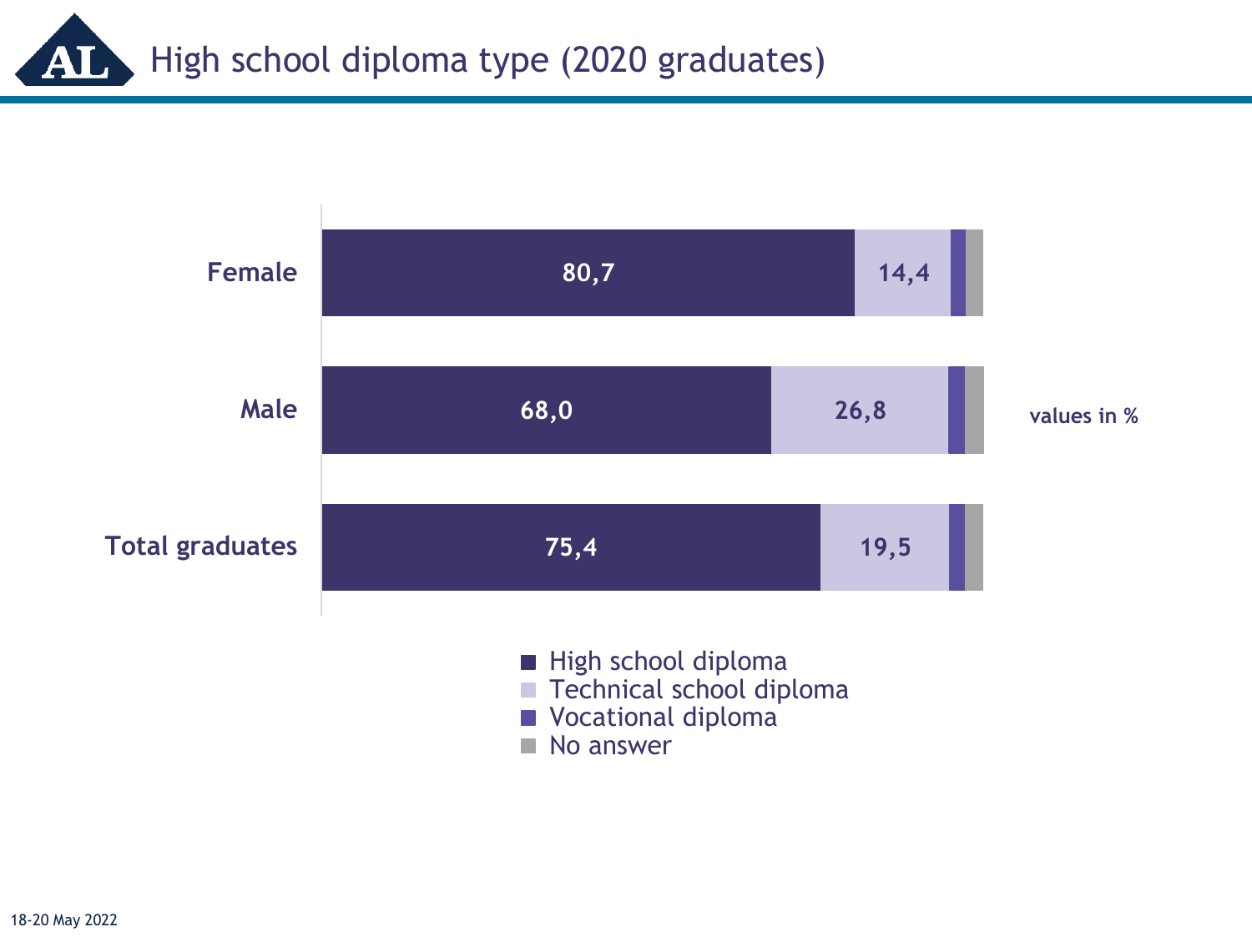2020 female graduates in % by field of study - bachelor AI

| 92,8 | <b>Education Science</b>             |
|------|--------------------------------------|
| 83,8 | <b>Languages</b>                     |
| 81,1 | <b>Psychology</b>                    |
| 74,4 | <b>Medicine and Health</b>           |
| 71,2 | <b>Arts and design</b>               |
| 62,6 | Political, Social sciences and comm. |
| 61,5 | <b>Humanities</b>                    |
| 58,1 | <b>Scientifico</b>                   |
| 55,3 | Law                                  |
| 48,9 | <b>Economics</b>                     |
| 47,5 | <b>Agriculture and forestry</b>      |
| 44,6 | Architecture and civil engineering   |
| 33,4 | <b>Welfare and sport</b>             |
| 25,9 | Industrial and information eng.      |
| 14,3 | <b>ICT</b>                           |
|      |                                      |
| 58,3 | <b>Total graduates</b>               |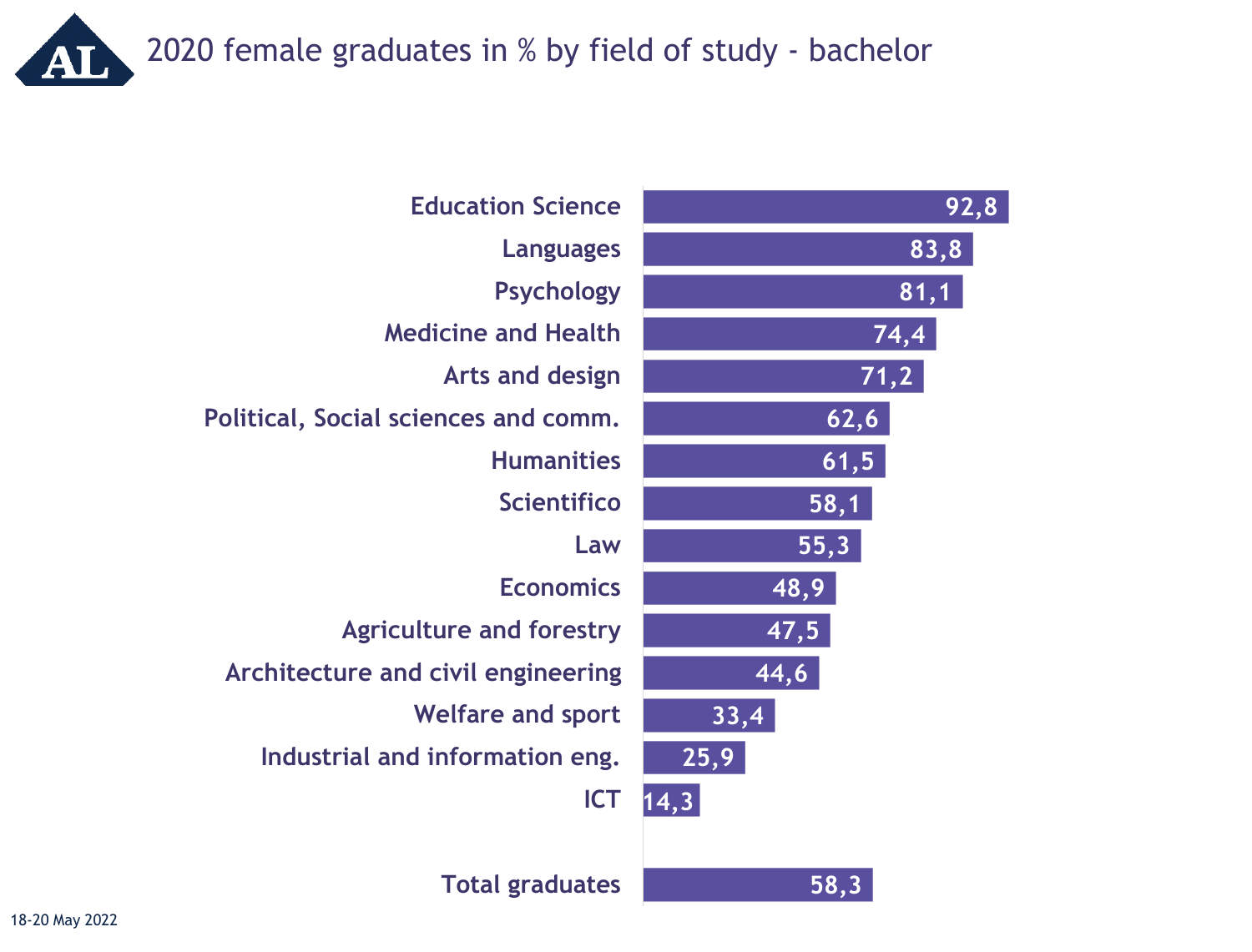2020 female graduates in % by field of study - single cycle

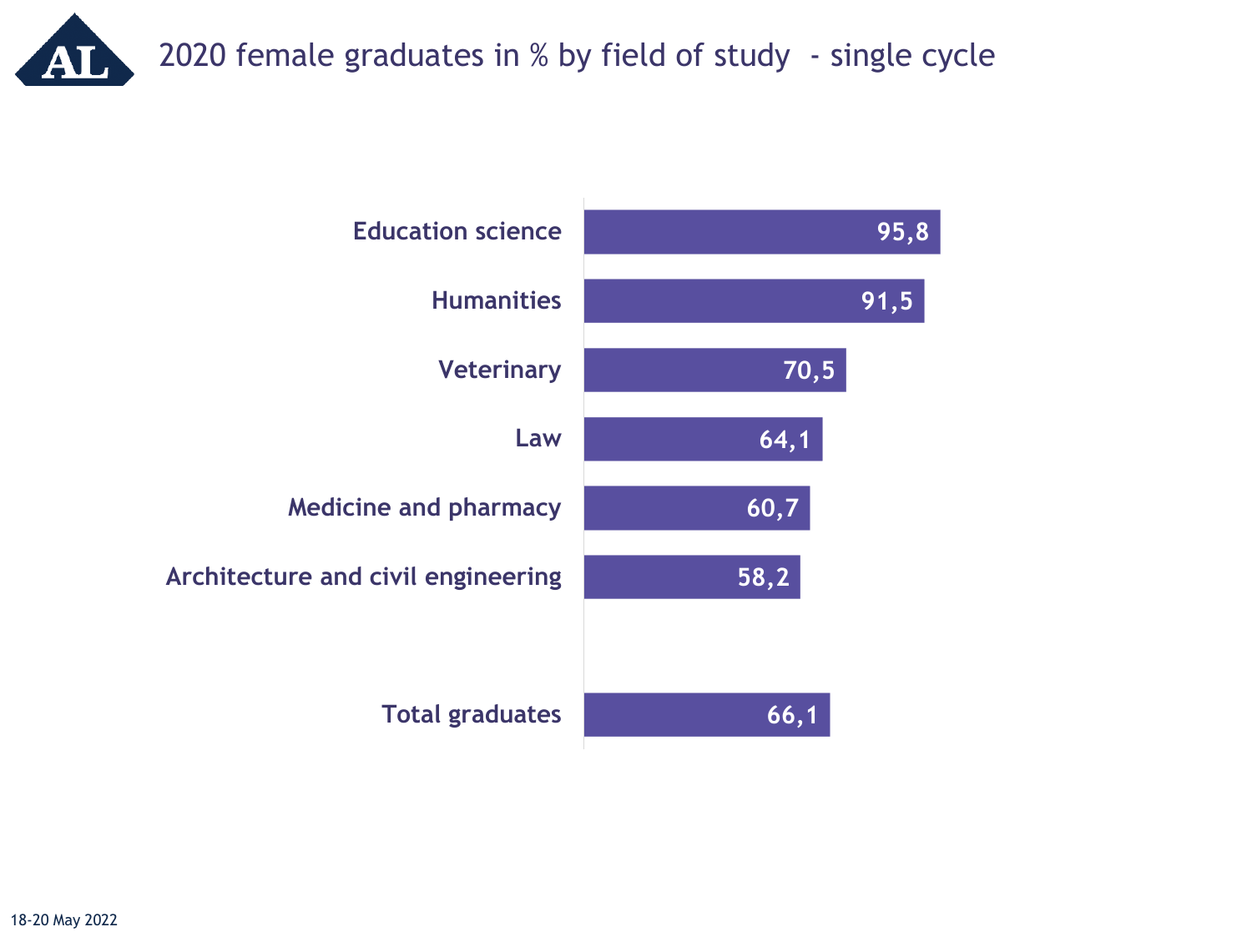

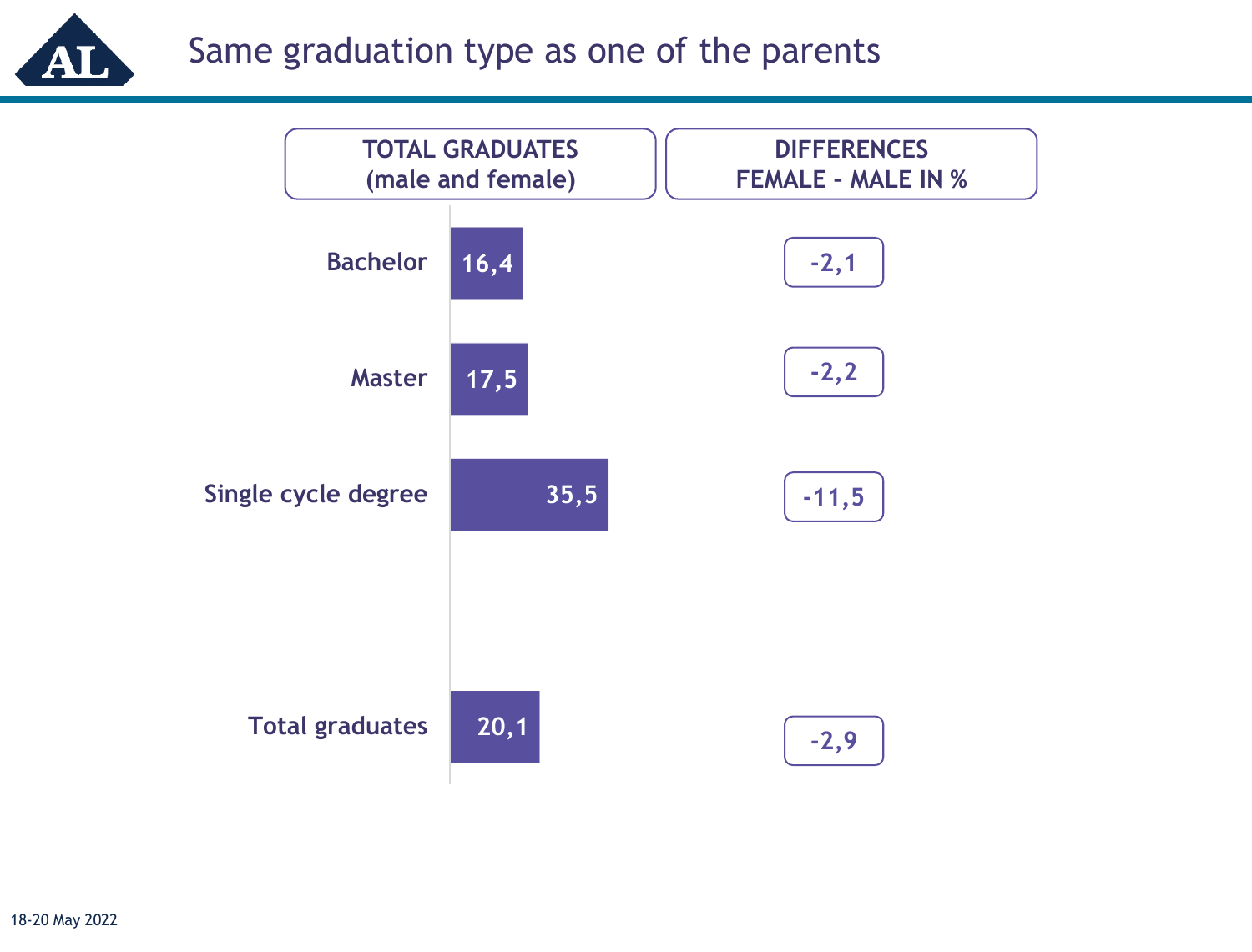Graduation type inheritance (same as one or both parents) AI

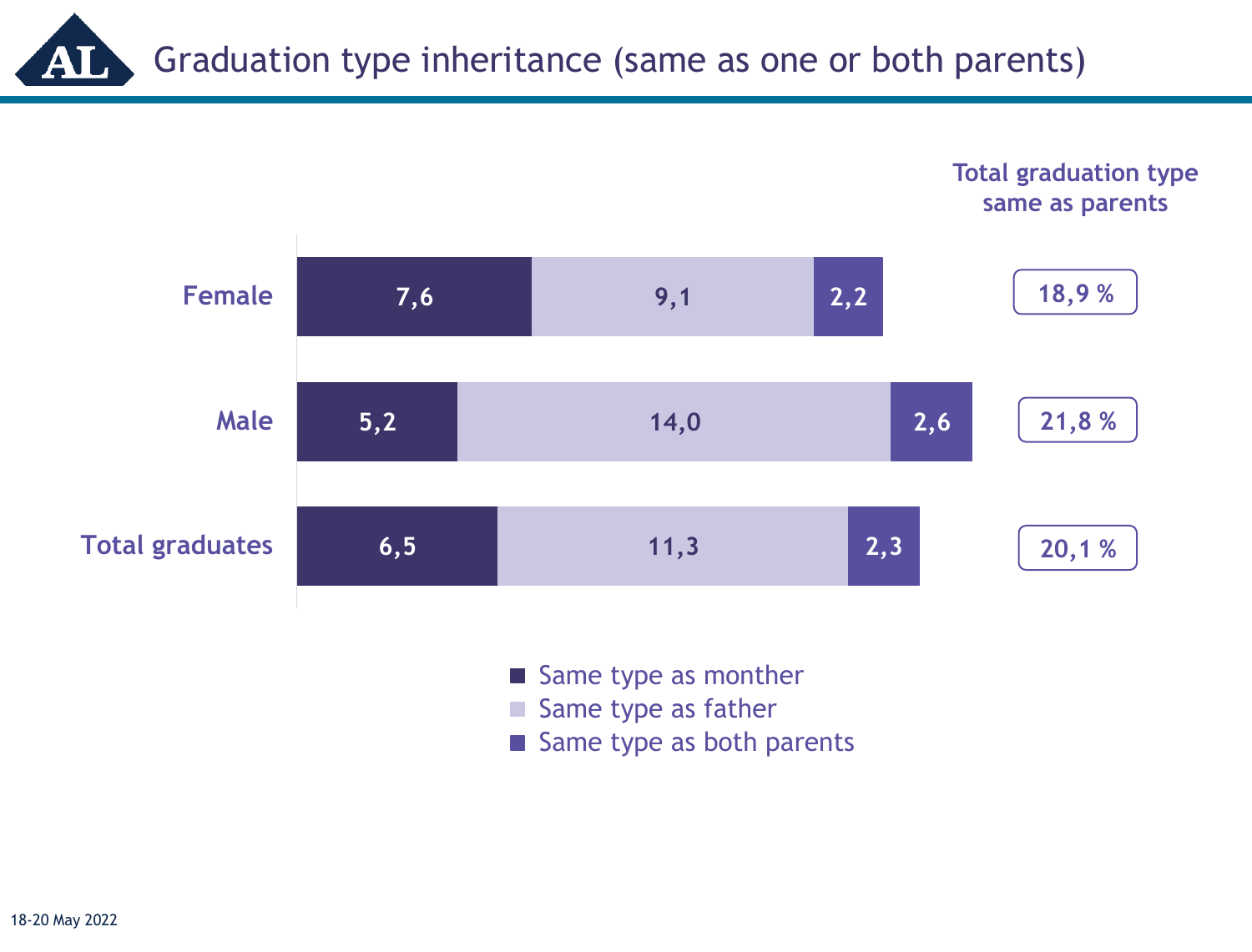Experience during studies (2020 graduates) Ą

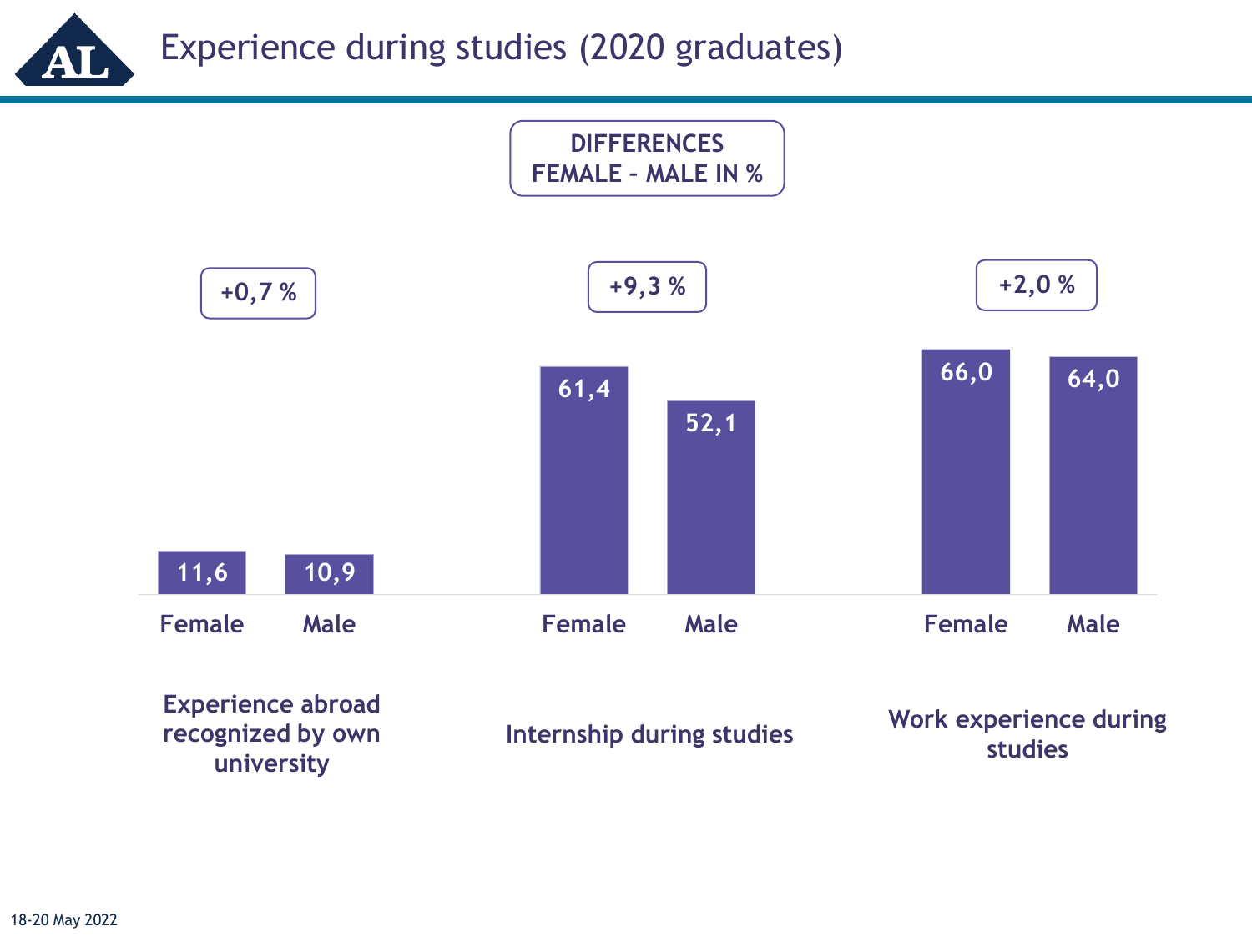



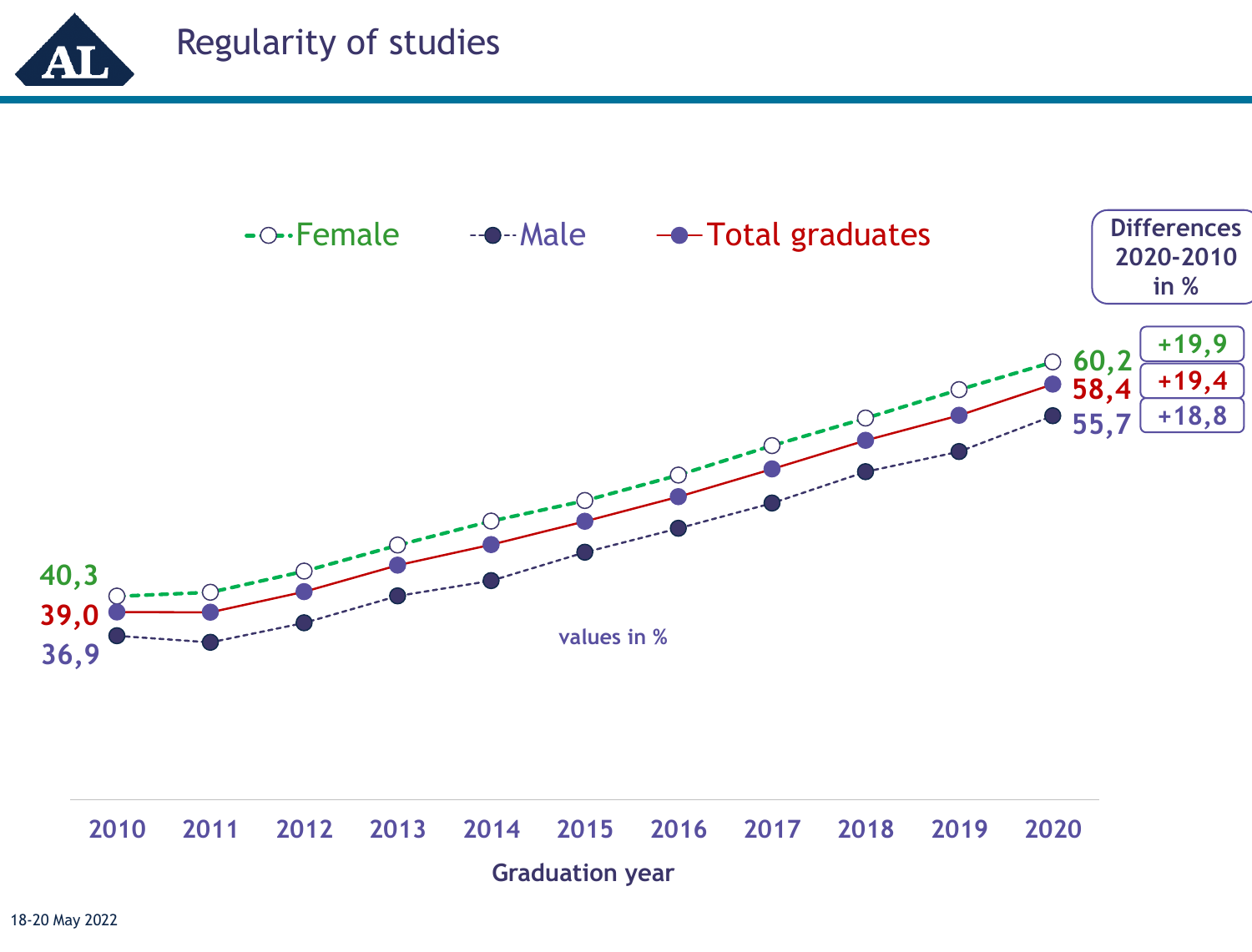



**2008 2009 2010 2011 2012 2013 2014 2015 2016 2017 2018 2019 2020 Survey year**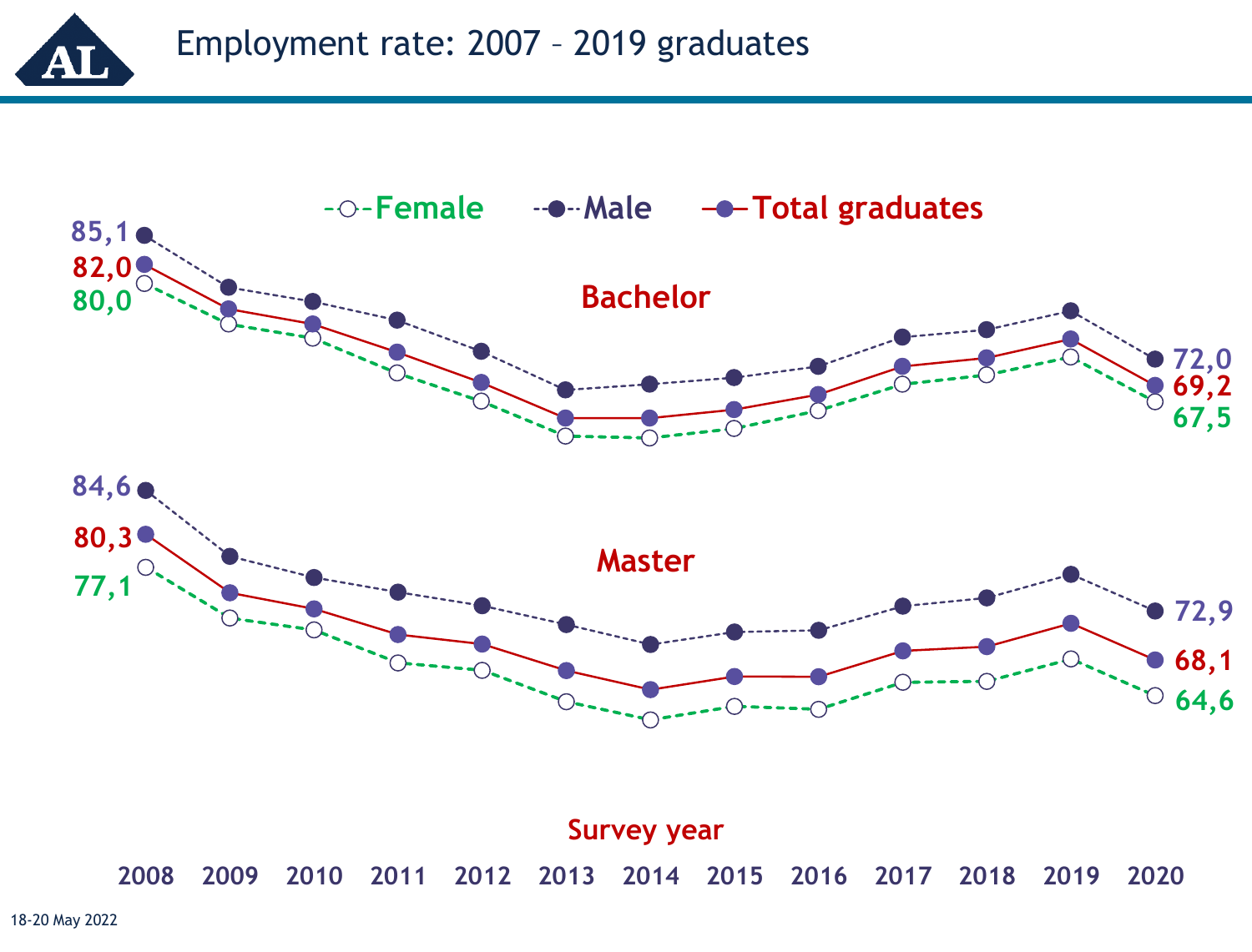

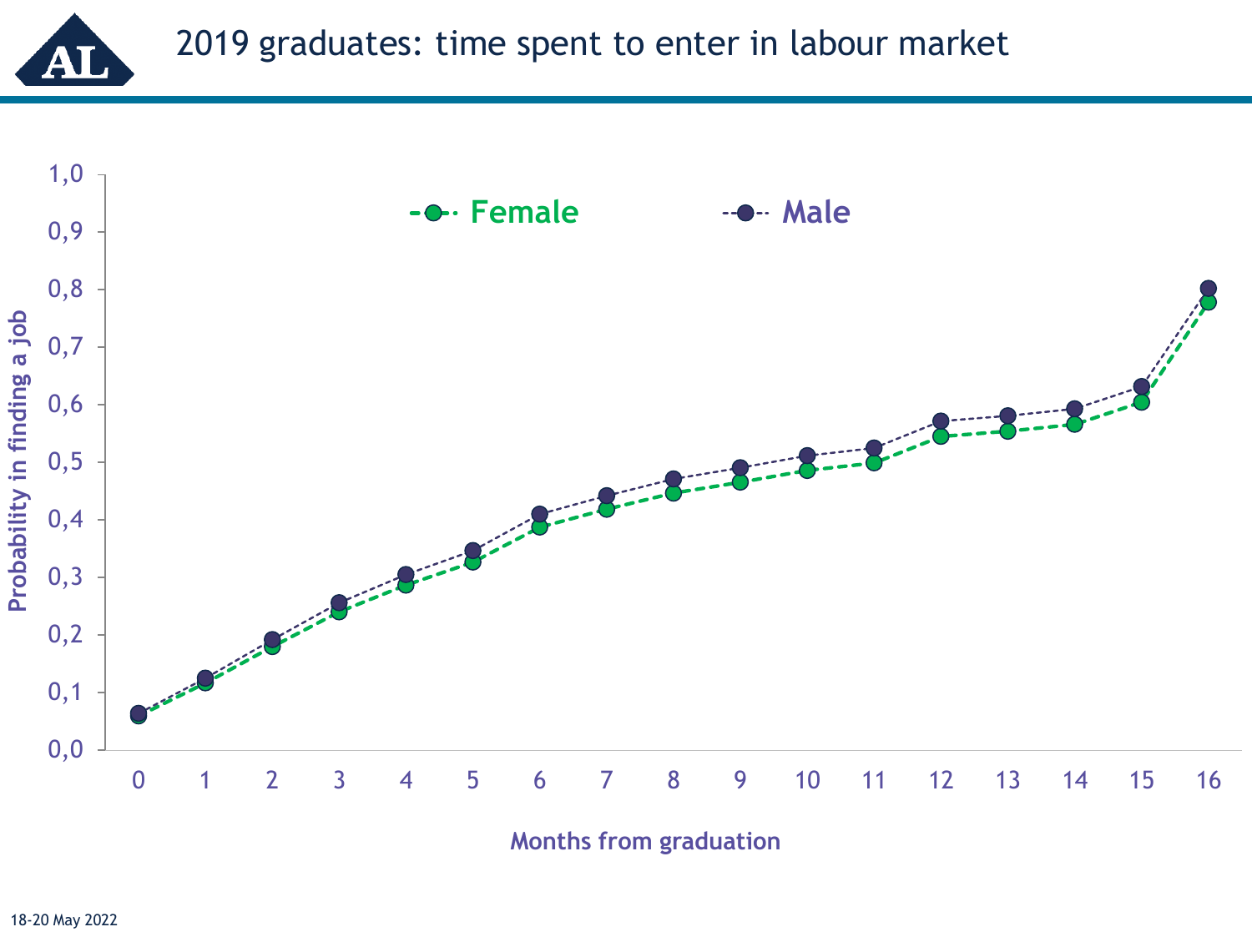## 2019 and 2015 graduates: Job activity type performed

|                 |                                                                                                                                                                       |      |      | values in % |                   |                           |
|-----------------|-----------------------------------------------------------------------------------------------------------------------------------------------------------------------|------|------|-------------|-------------------|---------------------------|
|                 |                                                                                                                                                                       |      | 24,5 | 9,7         | 45,8              | 8,9                       |
|                 | 1 year $\begin{array}{ c c c }\n\hline\n\text{10,9} & \text{Mean} & \text{10,9} \\ \hline\n\text{Total graduates} & \text{13,1} & \text{13,1} \\ \hline\n\end{array}$ |      | 30,5 | 12,9        | 31,6              | 8,3                       |
|                 |                                                                                                                                                                       |      | 26,9 | 11,0        | 40,1              | 8,7                       |
| <b>BACHELOR</b> | ELOR<br>5 years Total graduates 8,9                                                                                                                                   |      |      |             |                   |                           |
|                 |                                                                                                                                                                       |      |      | 64,5        | $\vert 5,1 \vert$ | 5,7 <br>17,0              |
|                 |                                                                                                                                                                       |      |      | 67,4        |                   | $\vert 5,3 \vert$<br>12,2 |
|                 |                                                                                                                                                                       |      |      | 65,5        | $\vert 4,4 \vert$ | 5,6 <br>15,3              |
|                 |                                                                                                                                                                       |      |      |             |                   |                           |
|                 |                                                                                                                                                                       |      |      |             |                   |                           |
|                 |                                                                                                                                                                       |      | 20,1 | 13,2        | 41,6              | 12,7                      |
|                 |                                                                                                                                                                       |      | 27,5 | 17,5        | 28,3              | 11,0                      |
|                 | 1 year Total graduates 13,7                                                                                                                                           |      | 23,4 | 15,1        | 35,6              | 11,9                      |
| <b>MASTER</b>   |                                                                                                                                                                       |      |      |             |                   |                           |
|                 |                                                                                                                                                                       | 20,2 |      | 52,2        |                   | $ 5,9\rangle$<br>18,9     |
|                 |                                                                                                                                                                       | 21,8 |      | 59,1        |                   | 5,7 <br>11,5              |
|                 | TERN Female Remains 5 years Total graduates                                                                                                                           | 20,9 |      | 55,2        |                   | 5,8 <br>15,7              |
|                 |                                                                                                                                                                       |      |      |             |                   |                           |

Self employed **Permanent contract** Training contract ■ Non standard contract ■ Other No answer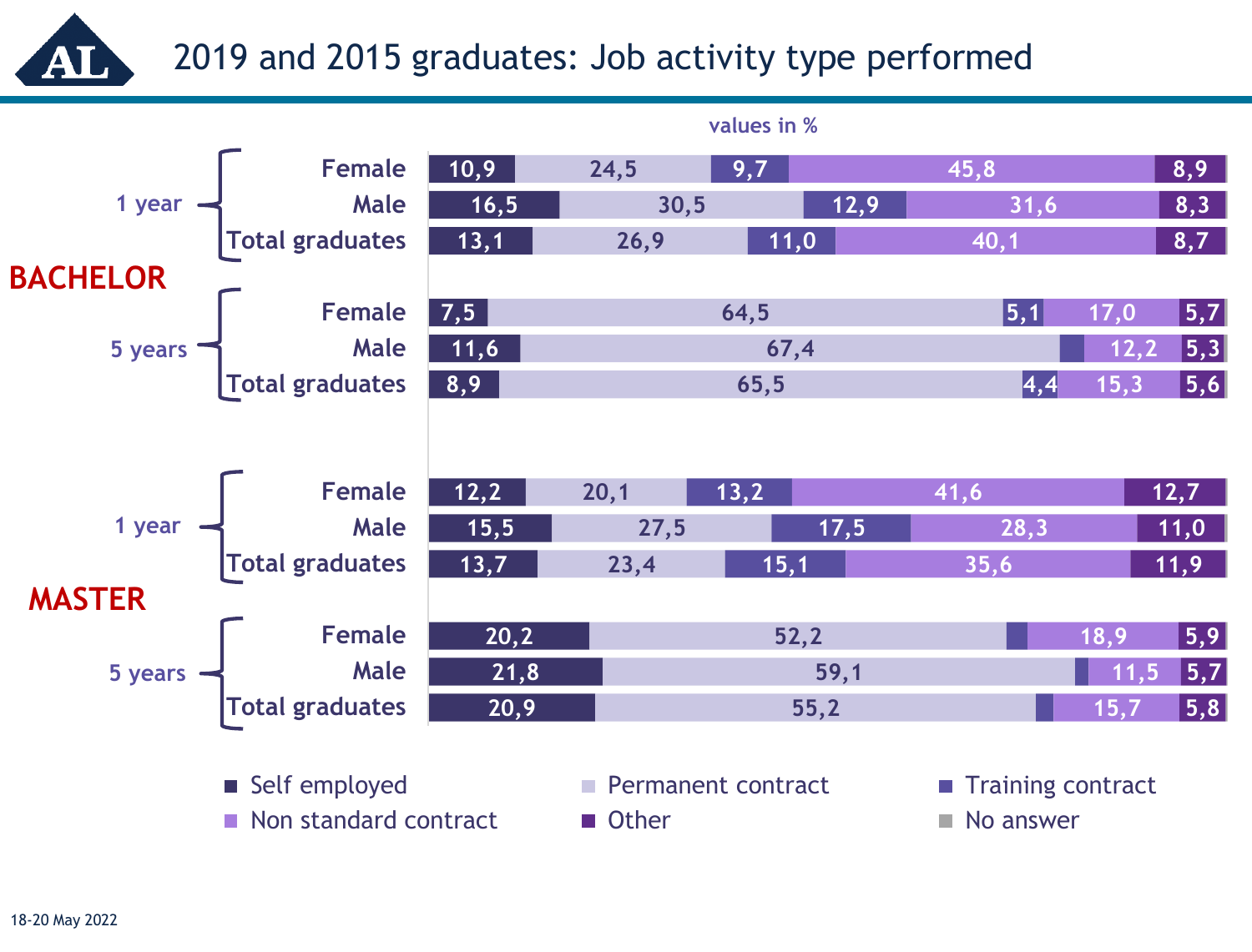2019 and 2015 graduates: sector of jobsAL

| 1 year<br>Total graduates                         | 20,9                   | 70,4                     | 8,6                |
|---------------------------------------------------|------------------------|--------------------------|--------------------|
|                                                   | 15,3                   | 80,6                     | 4,0                |
|                                                   | 18,7                   | 74,5                     | 6,8                |
| <b>BACHELOR</b>                                   |                        |                          |                    |
| <b>IELOR</b><br>5 years Female<br>Total graduates | 35,8                   | 52,0                     | 11,9               |
|                                                   | 28,4                   | 66,3                     | $\vert 4, 8 \vert$ |
|                                                   | 33,2                   | 57,0                     | 9,4                |
|                                                   |                        |                          |                    |
|                                                   |                        |                          |                    |
|                                                   | 29,1                   | 66,1                     | $\vert 4, 7 \vert$ |
| 1 year<br>Total graduates                         | 18,9                   | 79,0                     |                    |
|                                                   | 24,5                   | 71,9                     |                    |
| <b>MASTER</b>                                     |                        |                          |                    |
|                                                   | 24,4                   | 71,2                     | $\boldsymbol{4,3}$ |
|                                                   | 16,5                   | 81,6                     |                    |
| 5 years Total graduates                           | 21,0                   | 75,7                     |                    |
|                                                   |                        |                          |                    |
|                                                   | <b>Pubblic</b> Private | ■ Non Profit ■ No answer |                    |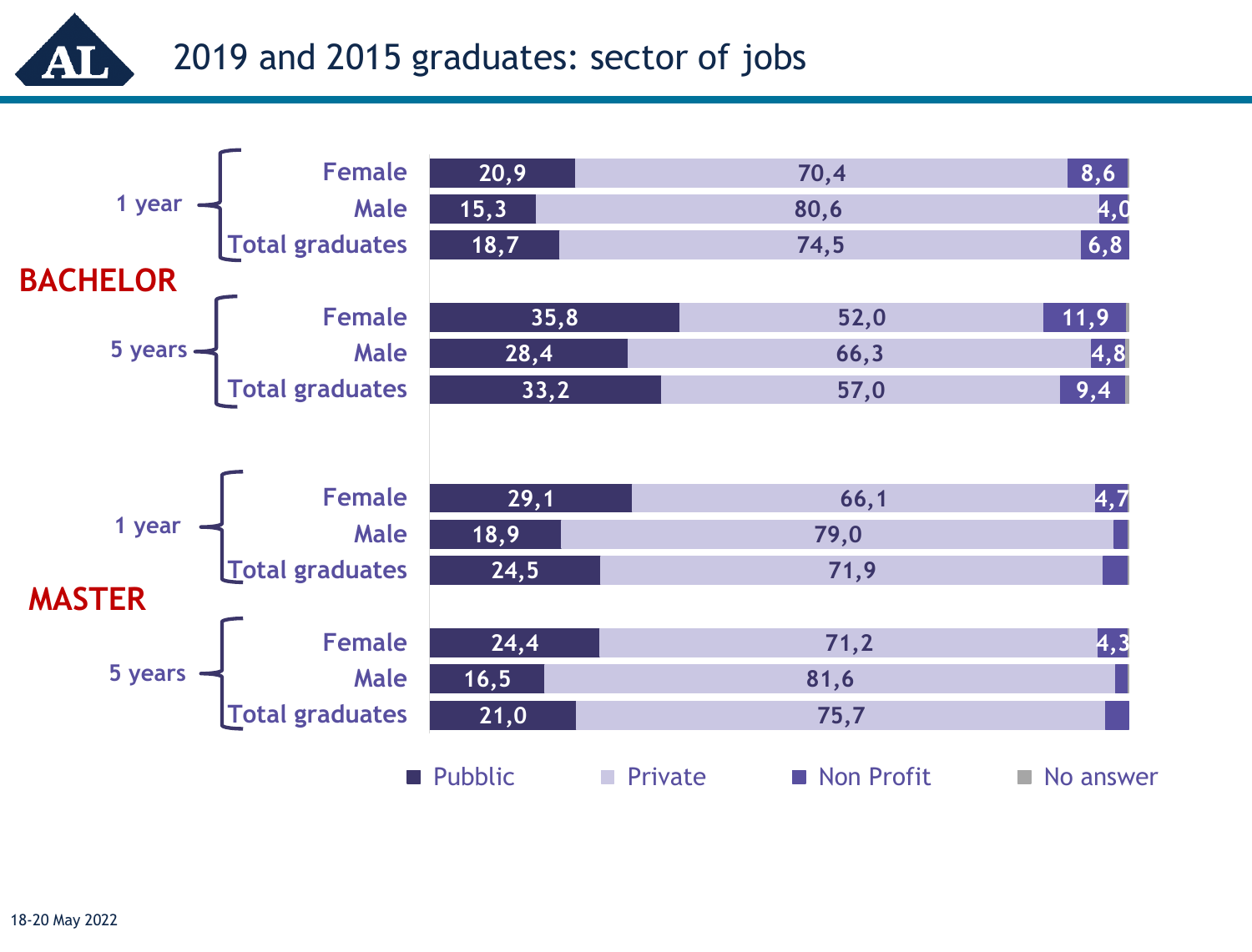

### Graduates net earnings/month at one year after graduation





**2008 2009 2010 2011 2012 2013 2014 2015 2016 2017 2018 2019 2020**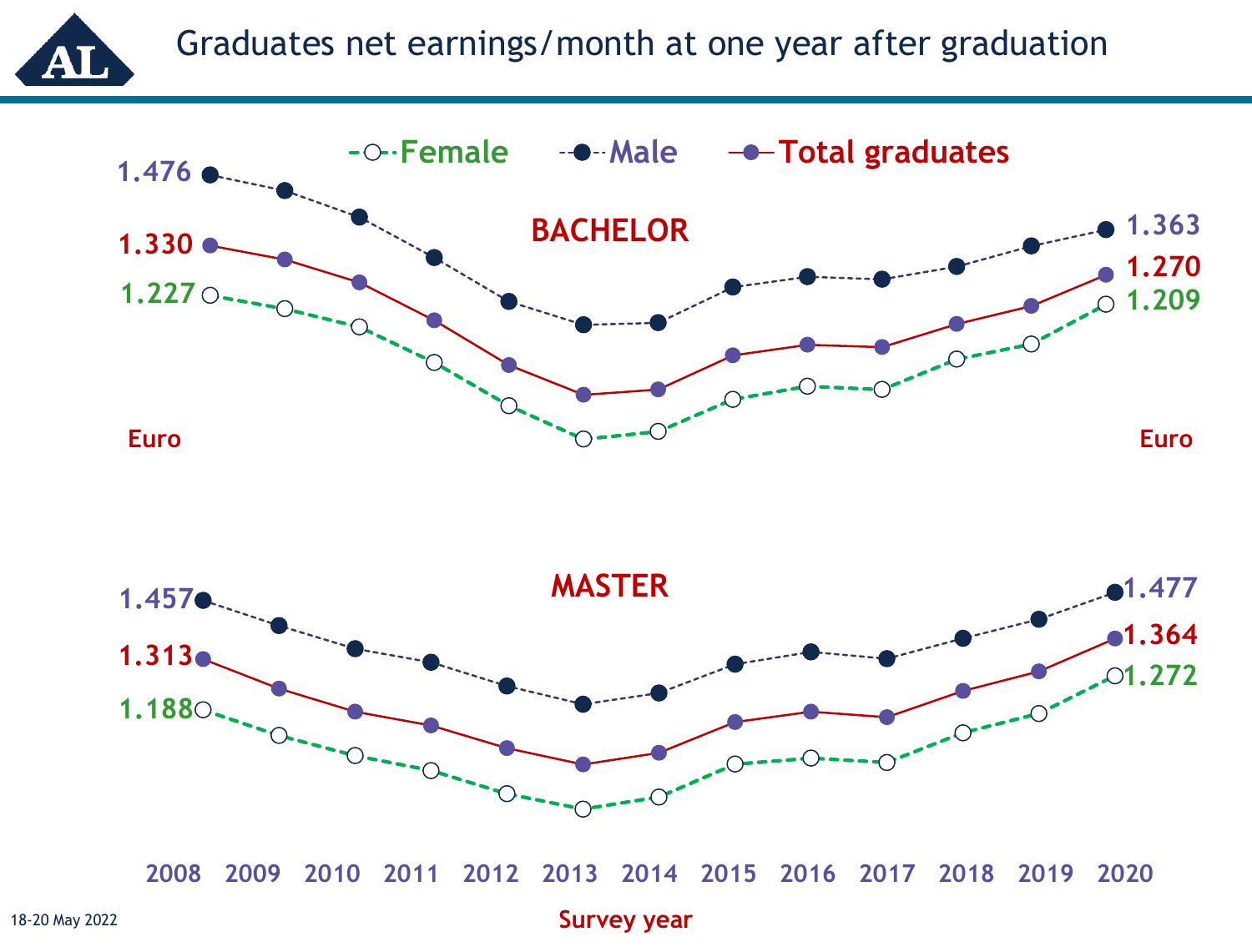### Graduates earning/filed of study

**Euro**

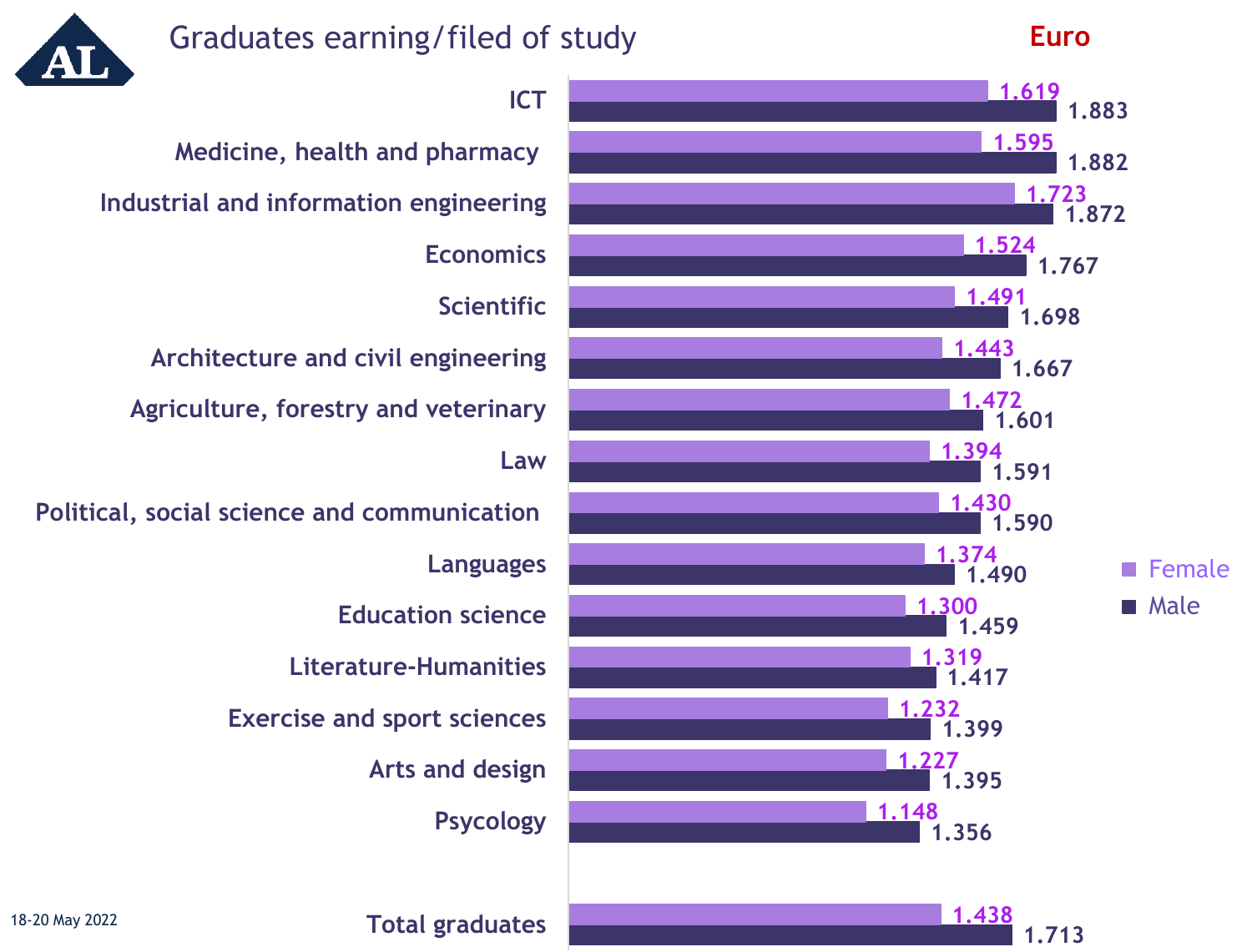Employment rate STEM degrees and gender Ą (STEM : Science, Technology, Engineering and Mathematics)

#### **values in %**

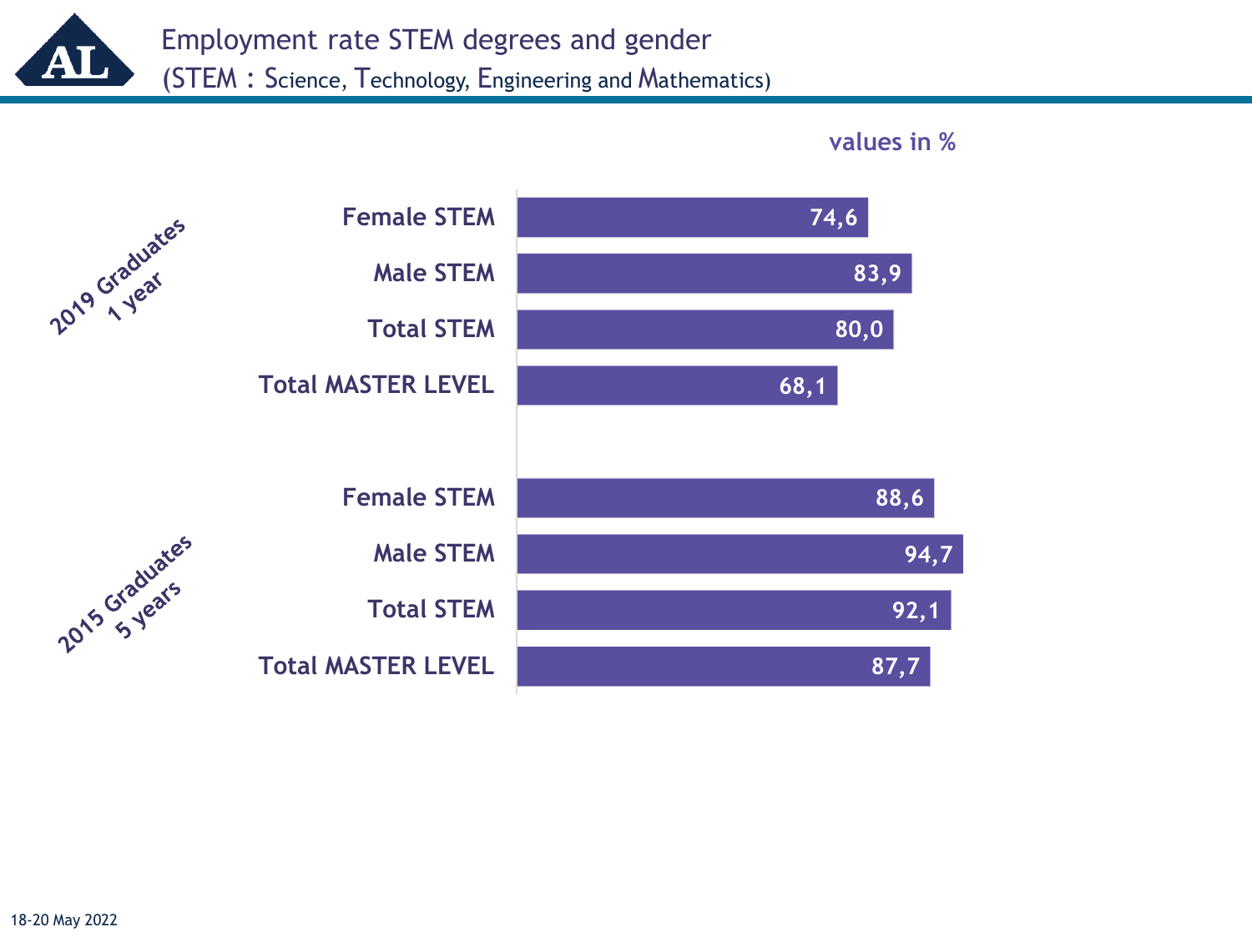2020 graduates: mobility for studies AI

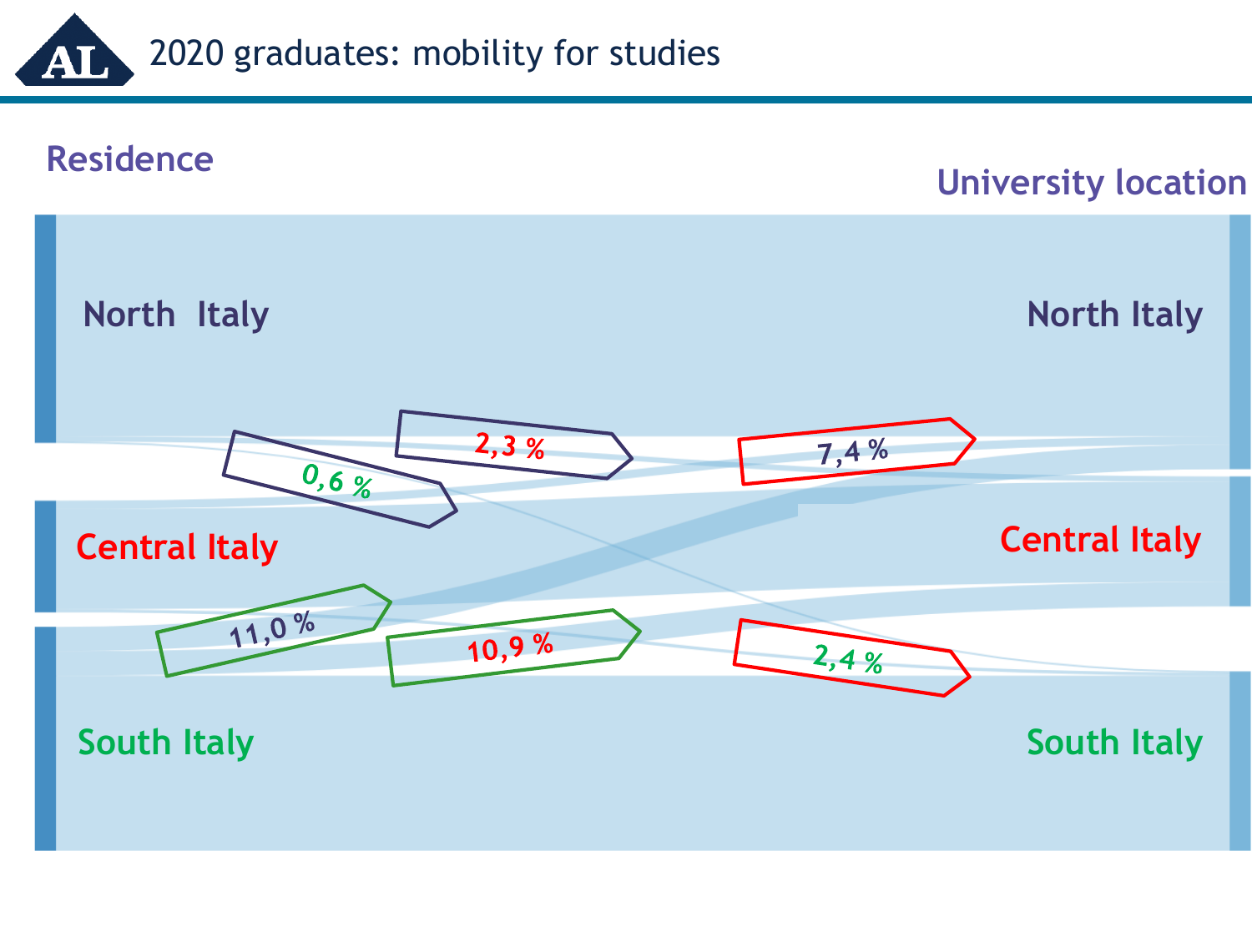#### 2010-2020 enrolled students: North/South students migration in %  $\boldsymbol{A}$



**Enrollment year**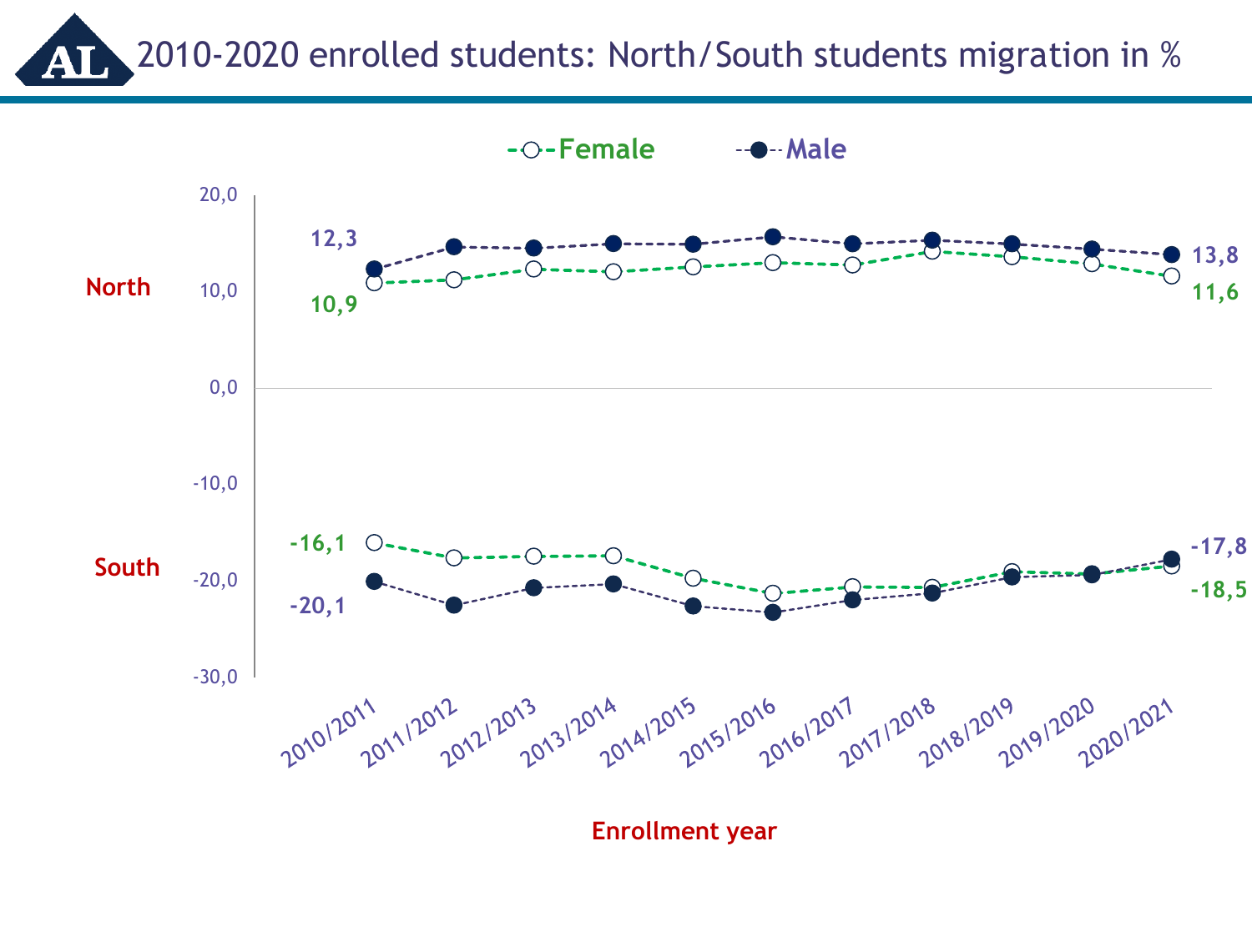### 2015 Masters graduates, employed at 5 years after graduation: AT mobility for study and work

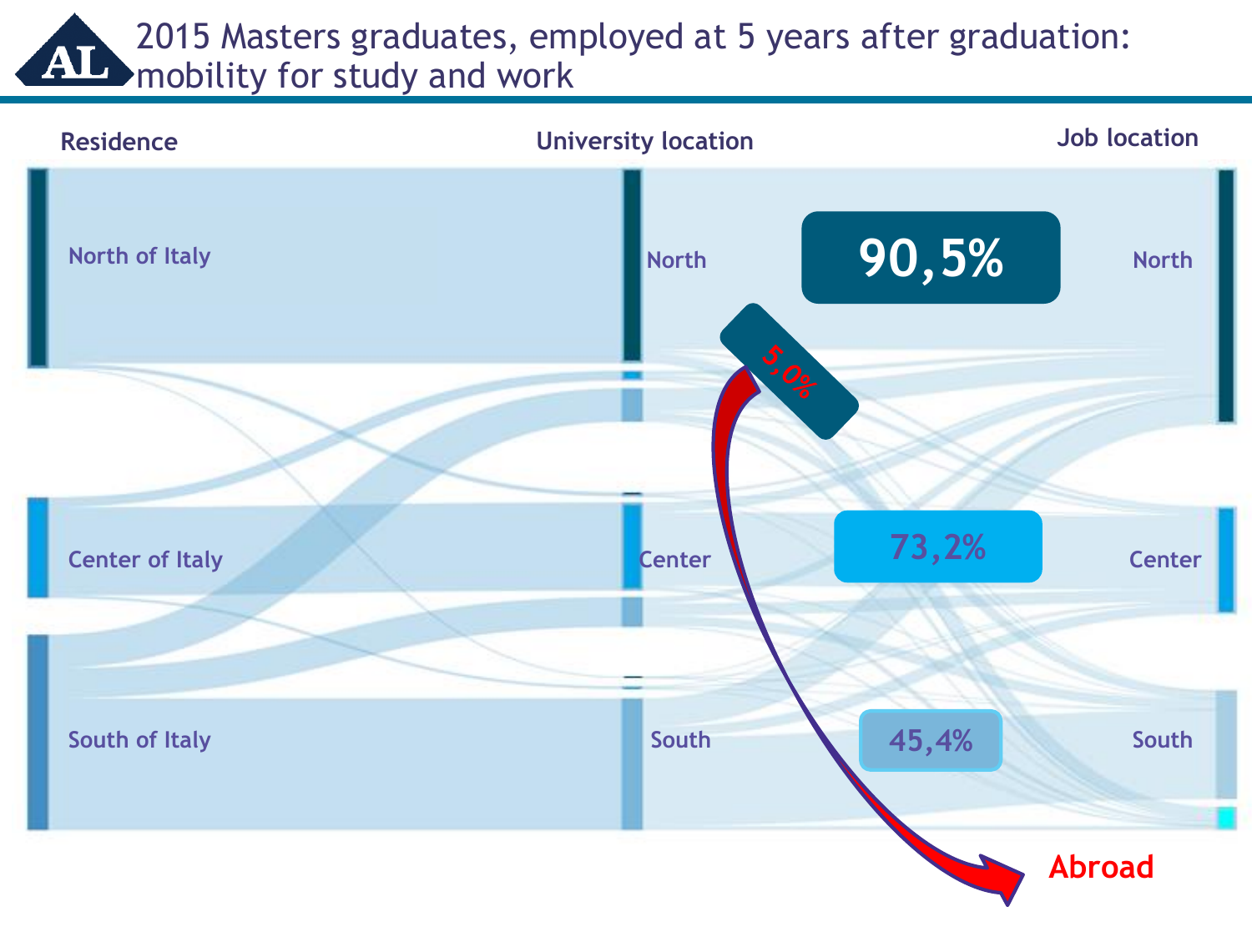2007-2015 Master level graduates' employment rate at 5 years AI after graduation: % employed abroad

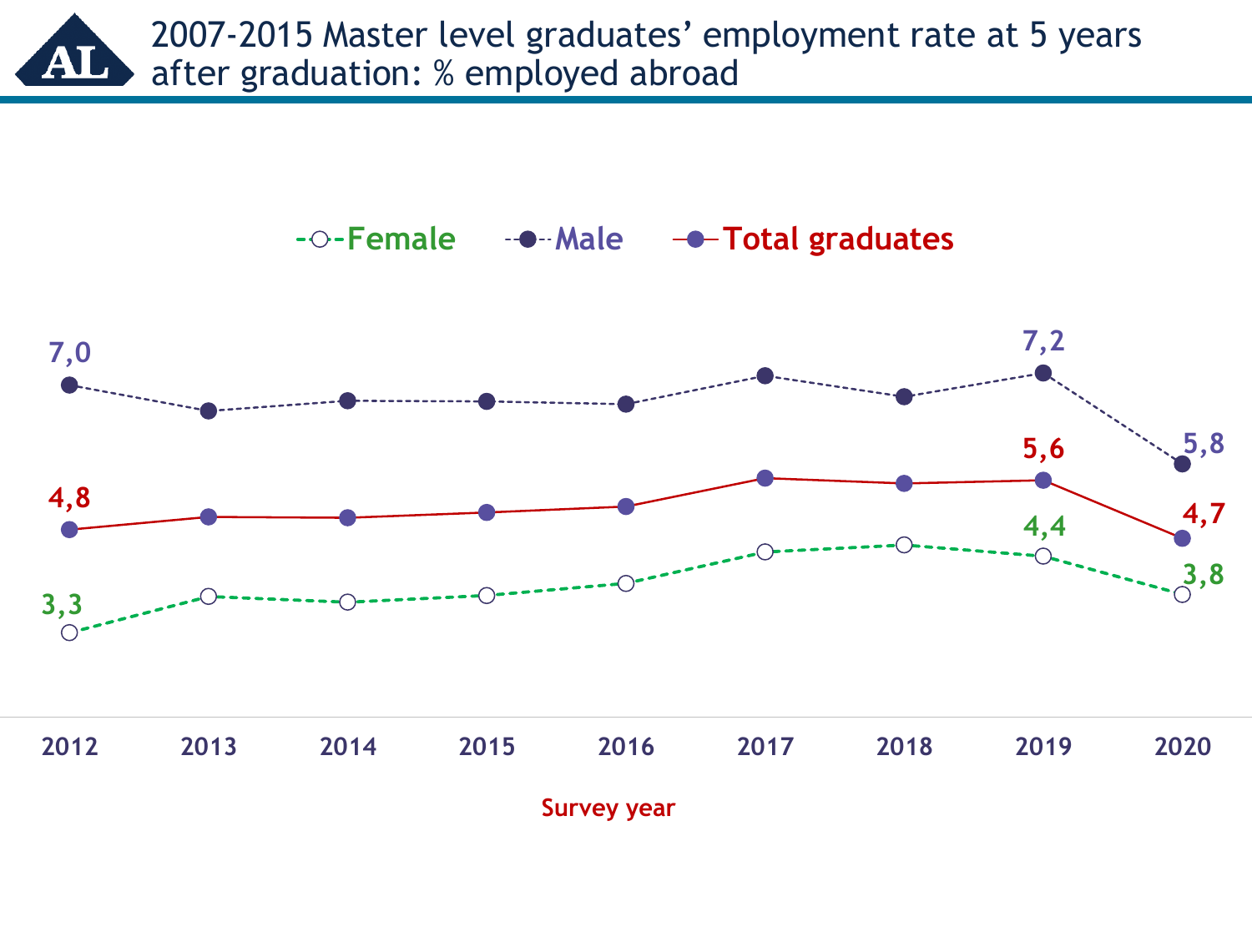Graduates employed at 5 years after graduation: monthly earning AI (survey year 2020; average values in Euro)